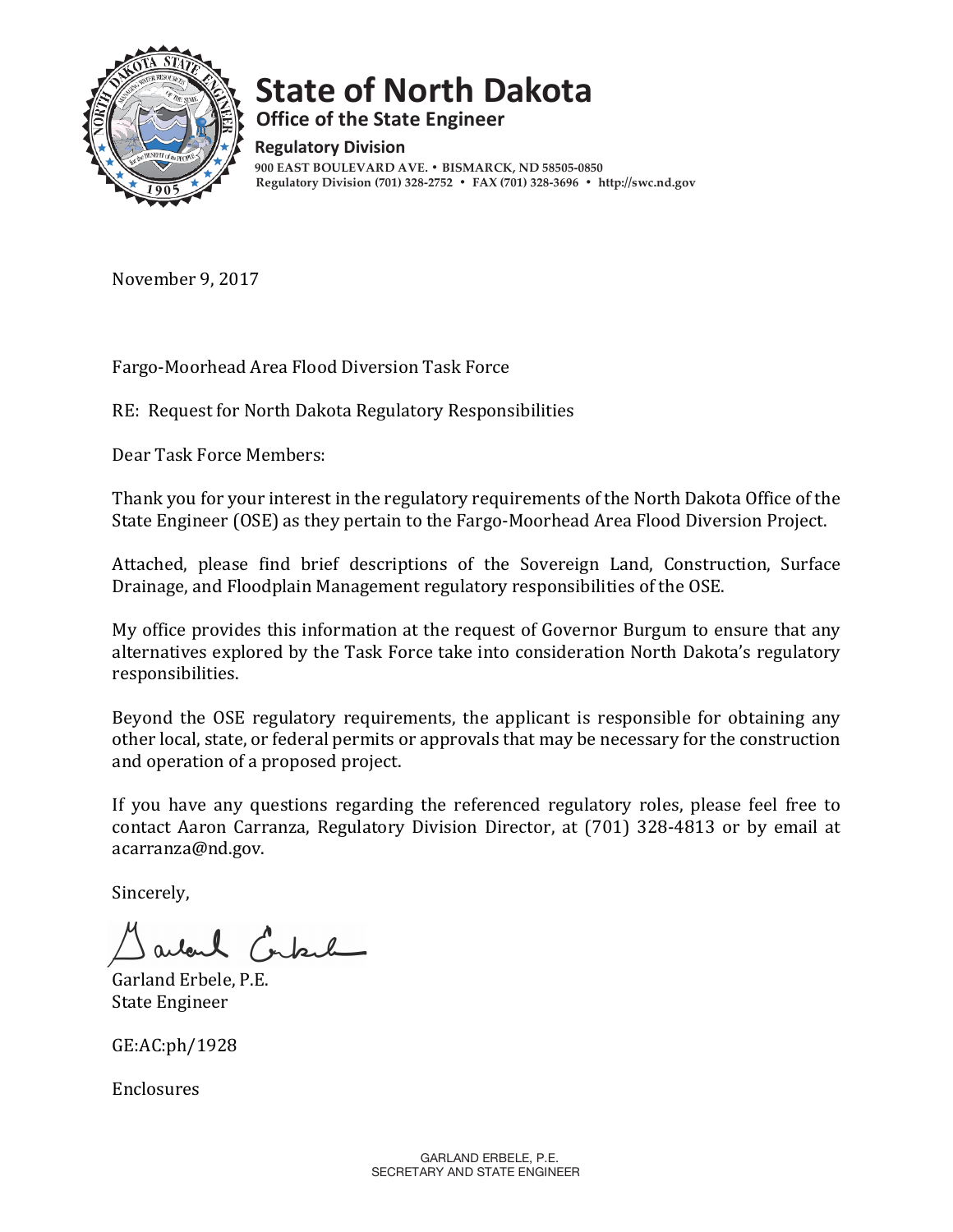

**State of North Dakota Office of the State Engineer Regulatory Division** 900 EAST BOULEVARD AVE. . BISMARCK, ND 58505-0850 Regulatory Division (701) 328-2752 • FAX (701) 328-3696 • http://swc.nd.gov

# **Sovereign Land Permits (N.D.C.C. ch. 61-33 and N.D.A.C. art. 89-10)**

Any project that occurs either partially or wholly on state sovereign land requires authorization from the State Engineer prior to construction. Sovereign lands are those areas, including beds and islands, lying within the ordinary high watermark of navigable lakes and streams.

Applications for a sovereign land permit must be on the form *Application for Authorization to Construct a Project Within Islands and Beds of Navigable Streams and Waters.* 

#### **Permitting Process:**

- 1. Upon receipt, applications will be date stamped and a project file created.
- 2. A *Solicitation of Views* (SOV) letter will be prepared and provided along with a copy of the application, maps, and design drawings to the following entities:
	- a. North Dakota Game and Fish Department; North Dakota Department of Health; North Dakota State Historical Society; North Dakota Department of Trust Lands; North Dakota Parks and Recreation Department;
	- b. U.S. Fish and Wildlife Service;
	- c. The park district and planning commission of any city or county, if any part of the project is within the boundaries of the city or county;
	- d. Any water resource district in which the proposed project will be wholly or partially located; and
	- e. Other agencies, private entities, and landowner associations as appropriate or required by law.
- 3. The State Engineer may grant, deny, or condition the application.

#### **Approximate Timeline:**

| Step 1: | <b>Days to 2 weeks or more, depending on the complexity of the proposed</b><br>project, completeness of the application, and availability of staff. |
|---------|-----------------------------------------------------------------------------------------------------------------------------------------------------|
| Step 2: | <b>30 days, receipt of comments prior to the expiration of the SOV does not</b><br>terminate the comment period.                                    |
| Step 3: | <b>Days to six weeks or more, depending on the complexity of the project</b><br>and any comments received, and availability of staff.               |

In general, the applicant should budget approximately **90 days** for the sovereign land permitting process.

**Note:** The Sheyenne and Red Rivers are the only sovereign lands within the Fargo-Moorhead Area Diversion Project as it is currently proposed.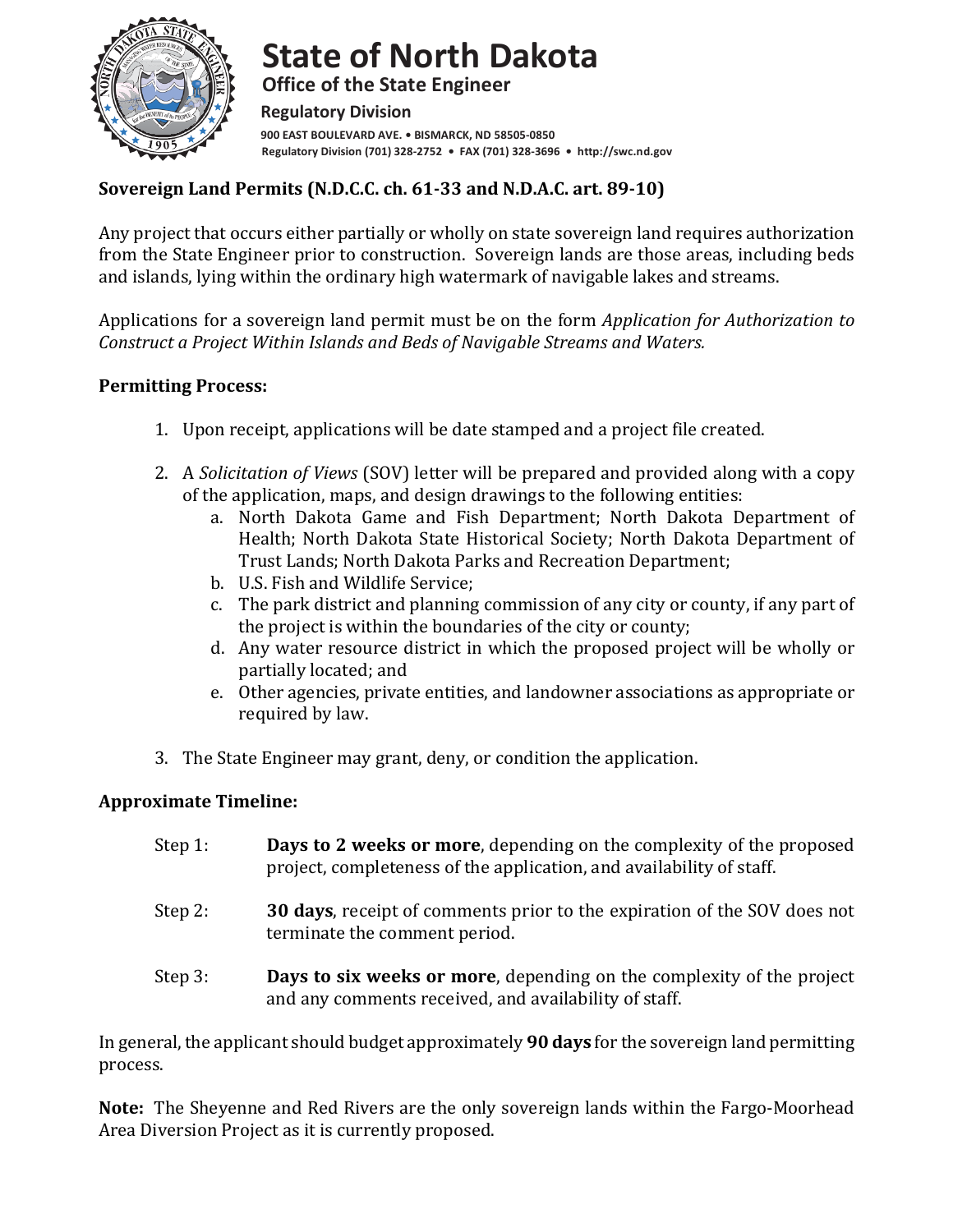

**State of North Dakota Office of the State Engineer Regulatory Division** 900 EAST BOULEVARD AVE. . BISMARCK, ND 58505-0850 **Regulatory Division (701) 328-2752 • FAX (701) 328-3696 • http://swc.nd.gov**

## **Construction Permits (N.D.C.C. § 61-16.1-38 and N.D.A.C. art. 89-08)**

Any dam, dike, or other device for water conservation, flood control regulation, watershed improvement, or storage of water which is capable of retaining, obstructing, or diverting more than 50 acre-feet of water requires a permit from the Office of the State Engineer (OSE).

Applications for a construction permit must be on form SFN51695 *Application/Notification to Construct or Modify a Dam, Dike, Ring Dike or Other Water Resource Facility.* 

#### **Permitting Process:**

- 1. The OSE receives application and conducts an initial review for completeness.
	- a. A complete application includes a properly completed application form, complete plans and specifications, evidence of a property right for property affected by the construction of the project, and any additional information required by the OSE.
- 2. Upon receipt of a complete application, the OSE must forward the application to the local water resource district of jurisdiction for their review and comment.
- 3. Once the comment period is complete, the OSE may grant, deny, or condition the permit application.

#### **Approximate Timeline:**

- Step 1: **One day to 45 days**, depending on the complexity of the proposed project, completeness of the application, and availability of staff.
- Step 2: **One to 45 days**, depending on the WRD's meeting frequency or complexity.
- Step 3: **Days to 6 weeks or more**, depending on OSE project workload and design complexity.

In general, the applicant should budget approximately **120 days** for the construction permitting process.

**NOTE:** The Fargo-Moorhead Area Flood Diversion Project is to be permitted in phases. The first phase, the diversion inlet control structure (OSE Construction Permit No. 2489), is the only piece of the southern embankment currently authorized by the OSE for construction. As additional phases are designed and submitted for permitting, steps 1-3 above will be followed by the OSE. At the time of the initial permit application, the southern embankment was proposed to be constructed in five phases, with permitting information for the final phase anticipated to be submitted to the OSE in April 2022.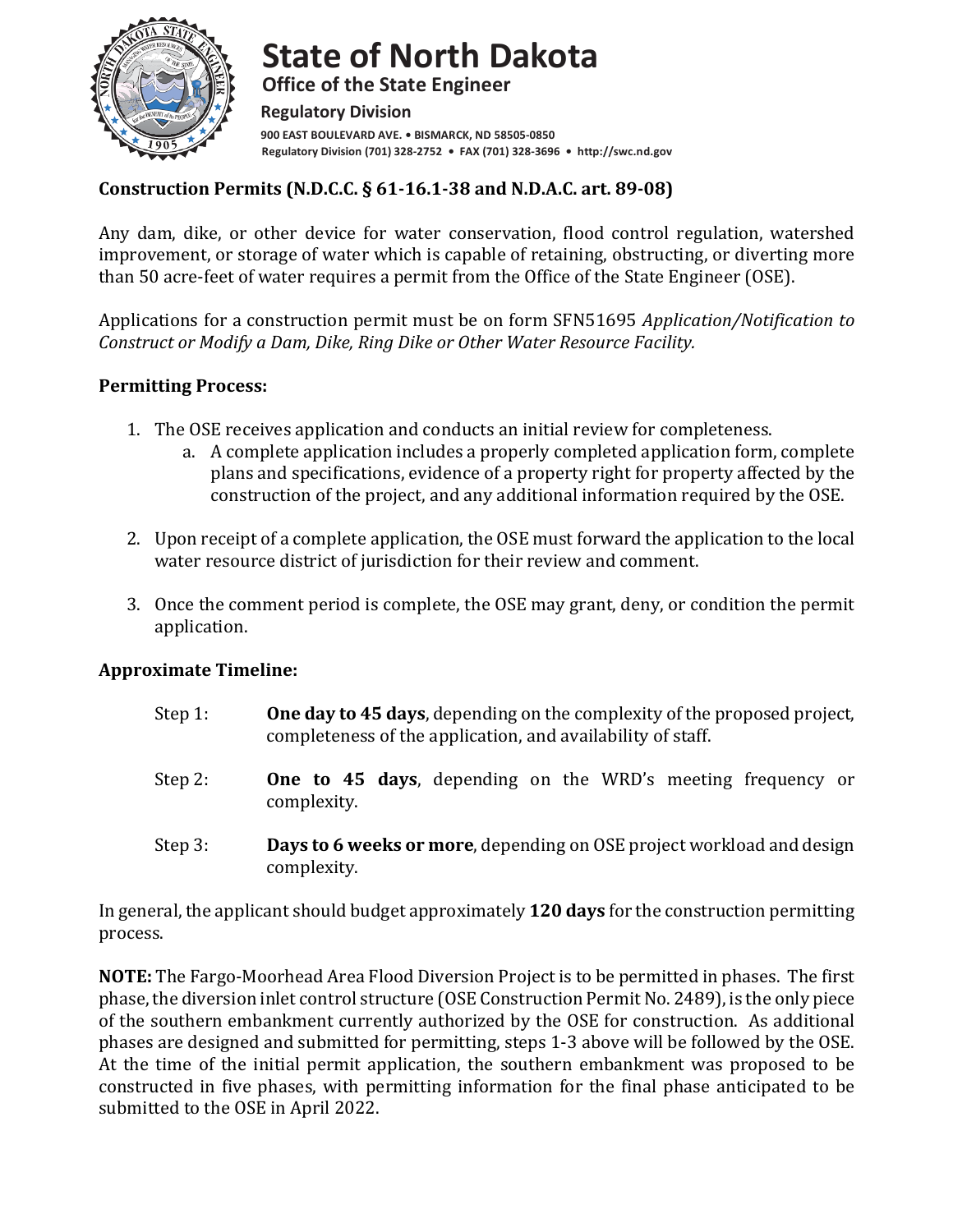

**State of North Dakota Office of the State Engineer Regulatory Division** 900 EAST BOULEVARD AVE. . BISMARCK, ND 58505-0850 Regulatory Division (701) 328-2752 • FAX (701) 328-3696 • http://swc.nd.gov

# **Surface Drainage Permits (N.D.C.C. § 61-32-03 and N.D.A.C. art. 89-02)**

Any person, before draining a pond, slough, lake, or sheetwater, or any series thereof, which has a watershed area comprising eighty (80) acres or more, shall first secure a permit to do so. Types of projects that require permits are agricultural drains, assessment drains, lateral drains, diversions acting as drains, pumping or placement of fill activities, and the modification of existing drains.

Applications for a surface drain permit must be on form SFN2830 *Application for Surface Drain.* 

#### **Permitting Process:**

- 1. Office of the State Engineer (OSE) receives application and conducts initial review for completeness.
	- a. Complete applications include a properly completed application form, an aerial image depicting the location of the drain, and any additional information required by the OSE.
- 2. The application is reviewed by the OSE to determine if it meets the criteria for "drainage" of statewide or interdistrict significance" (SW/IDS).
- 3. Upon completion of the SW/IDS review, OSE refers the application to the water resource district (WRD) of jurisdiction for consideration and approval.
	- a. For non-SW/IDS applications, the WRD is the final permitting authority.
	- b. For SW/IDS applications, the WRD must conduct a public meeting/hearing, publish notice of the meeting/hearing in the local newspaper, and send an approved application to the OSE for final review and approval.

#### **Approximate Timeline:**

| Step 1: | Days to 2 weeks or more, depending on the complexity of the proposed<br>project, completeness of the application, and availability of staff. |
|---------|----------------------------------------------------------------------------------------------------------------------------------------------|
| Step 2: | Days to 2 weeks or more, depending on the complexity of the proposed<br>project, availability of staff, and responsiveness of applicant.     |
| Step 3: | Days to 120 days or more, depending on the WRD's meeting frequency<br>and whether the application is of SW/IDS.                              |

In general, the applicant should budget approximately **30 to 120 days** for the non-SW/IDS permitting process and longer for the SW/IDS permitting process.

**NOTE:** The interception of several Cass County assessment drains with the proposed FM diversion channel may trigger the requirement for a surface drain permit.